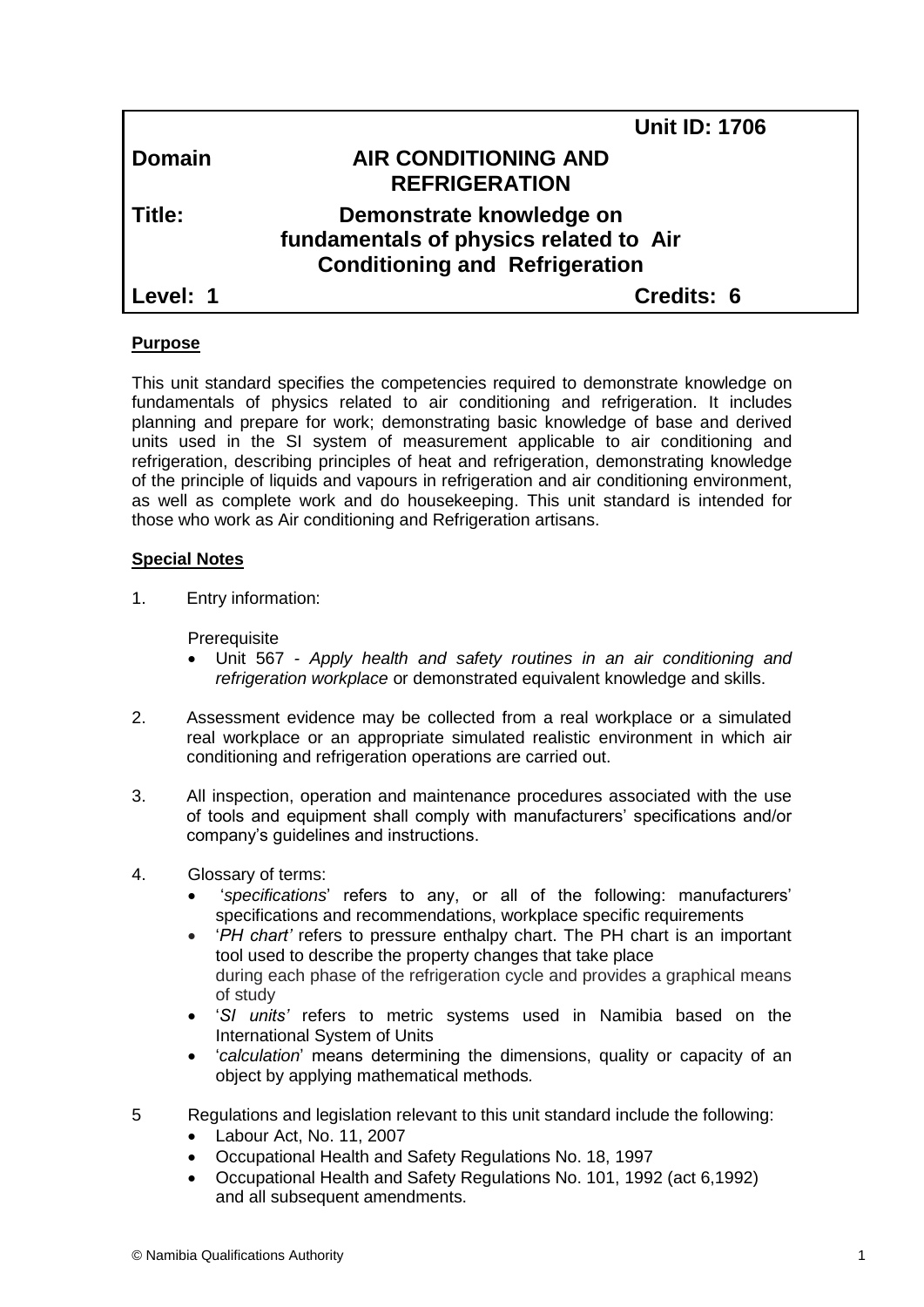- 6. Performance of all elements in this unit standard must comply with industry standards.
- 7. This unit standard applies to single-phase and three-phase air conditioning and refrigeration systems.

# **Quality Assurance Requirements**

This unit standard and others within this subfield may be awarded by institutions which meet the accreditation requirements set by the Namibia Qualifications Authority and the Namibia Training Authority and which comply with the national assessment and moderation requirements. Details of specific accreditation requirements and the national assessment arrangements are available from the Namibia Qualifications Authority and the Namibia Training Authority. All approved unit standards, qualifications and national assessment arrangements are available on the Namibia Training Authority website [www.nta.com.na.](http://www.nta.com.na/)

# **Elements and Performance Criteria**

#### **Element 1: Demonstrate basic knowledge of base and derived units used in the SI system of measurement applicable to air conditioning and refrigeration.**

# **Range**

Base and derived units may include but are not limited to metre, kilogram, second, ampere, Kelvin and/or Celsius, Newton, joule, Pascal, watt, volt, ohm and hertz.

Conversion of common metric base and derived units to imperial units and vice versa may include but are not limited to length, mass, area, volume, volume liquids, speed, force, torque, pressure energy, vacuum, power and temperature.

# **Performance Criteria**

- 1.1 Information required for base and derived units' calculations are identified.
- 1.2 The meaning of base and derived units is explained.
- 1.3 Appropriate calculation method to convert base and derived units to imperial units and vice versa is selected and applied.
- 1.4 Results of calculations are confirmed and recorded.

# **Element 2: [Describe principles of heat and](http://www.free-ed.net/free-ed/MechTech/Refrigeration/default.asp?iNum=1) refrigeration.**

#### **Range**

Principles of heat and refrigeration may include but are not limited to the basics of heat theory such as state of matter, unit of heat, heat transfer, specific, sensible and latent heat, pressure, atmospheric pressure, vaporisation, condensation and laws of thermodynamics.

Methods of heat transfer are limited to conduction, conversion and radiation.

#### **Performance Criteria**

© Namibia Qualifications Authority 2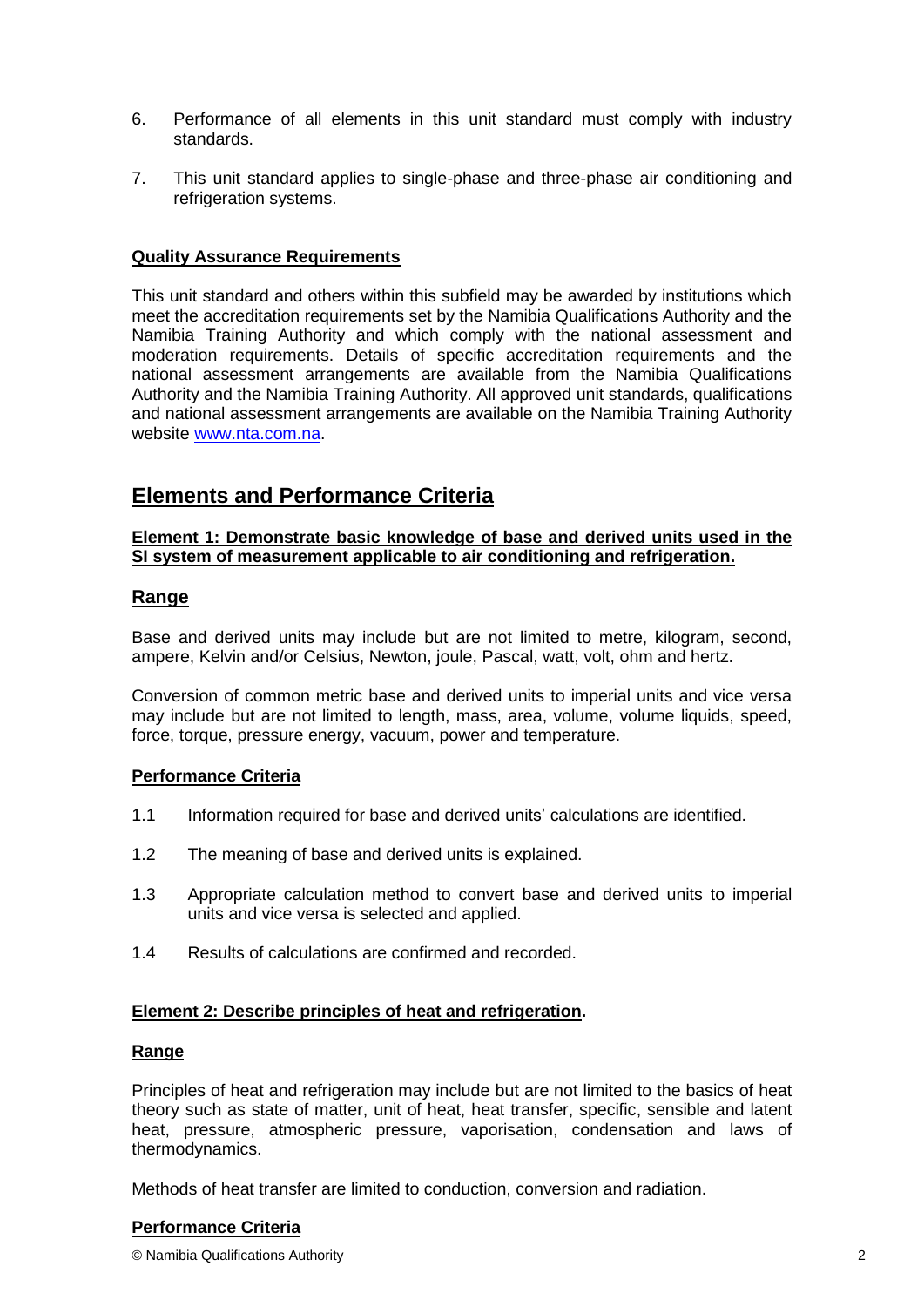- 2.1 Principles of heat and refrigeration are determined and explained.
- 2.2 The three methods of heat transfer are explained with reference to their applications in air conditioning and refrigeration.
- 2.3 The term saturation, latent heat of fusion, latent heat of evaporation, specific heat, relative humidity, and dry and wet bulb temperature are defined as used in air conditioning and refrigeration.
- 2.4 Laws of thermodynamic are described.
- 2.5 Appropriate calculation methods to calculate heat are selected and applied.
- 2.6 Results of calculations are confirmed and recorded.
- 2.7 The SI units for temperature and pressure are stated together with symbols.
- 2.8 The term specific volume, specific density, and specific gravity are explained, and their SI units including symbols are stated.

#### **Element 3: Demonstrate knowledge of the principle of liquids and vapours in refrigeration and air conditioning environment**

#### **Range**

Principles may include but are not limited to temperature; scales measurement instruments and pressure; gas laws, pressure measurement instruments.

Refrigerant conditions may include but are not limited to saturation, saturated liquid, saturated vapour, superheated vapour and sub cooled liquid.

#### **Performance Criteria**

- 3.1 Temperature and pressure are defined.
- 3.2 Measurement instruments are identified and uses are stated.
- 3.3 Gas laws are listed and described.
- 3.4 Refrigerant conditions are stated and described in relation to vapour compression cycle.
- 3.5 Pressure/enthalpy diagram is drawn; plot and pressure/enthalpy chart lines are described.
- 3.6 Differences between saturation, saturated liquid, saturated vapour, superheated vapour and sub cooled liquid are described.